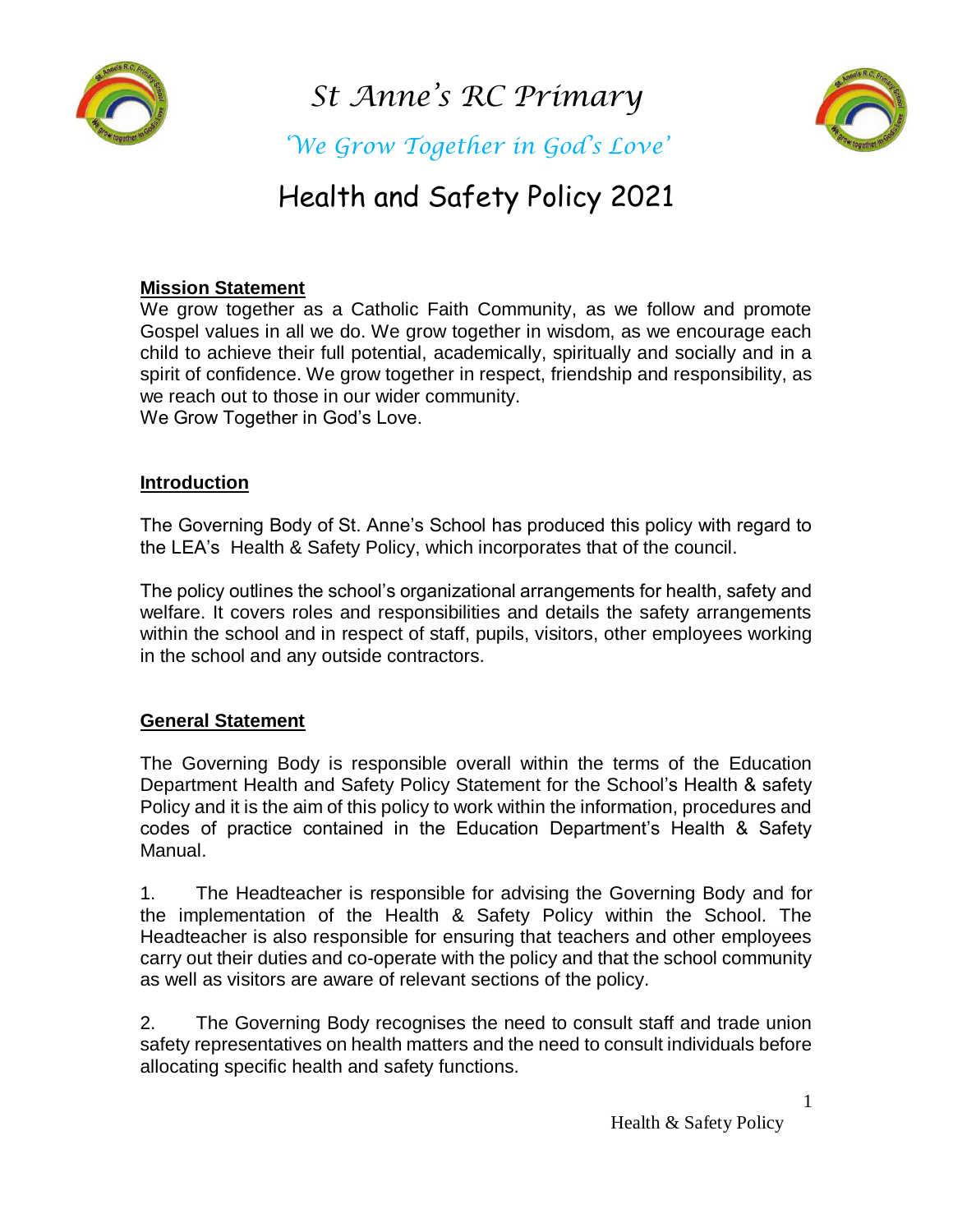3. The Governing Body will consider, in addition to any specific Health & Safety matter, an annual report from the Headteacher on Health & Safety monitoring and performance. This will be considered at the summer term meeting of the Premises Committee.

4. The policy of the Governing Body is to ensure that:

a. All reasonable and practical steps are taken to ensure the health, safety and welfare of all persons using the premises;

b. To establish and maintain a safe and healthy environment throughout the School;

c. To establish and maintain safe working procedures among staff and pupils;

d. To provide plant, equipment and systems of work which are safe and without risk to health;

e. To make arrangements for ensuring, so far is reasonably practicable and without risk to health, storage and transportation of articles and substances;

f. To ensure the provision of sufficient information, instruction, training and supervision to enable all people working on site, and pupils to avoid hazards and to contribute to health & safety;

g. To promote the development and maintenance of sound safety, health and welfare practices;

h. To maintain a safe and healthy place of work and study with safe access and egress from the premises;

i. To formulate effective evacuation procedures for use in case of fire or other emergencies;

j. To make arrangements within the School for the reporting of all accidents, including those covered by the Reporting of Injuries, Diseases, Accidents and Dangerous Occurrences Regulations [RIDDOR 1995] as detailed in Section 3 of the LEA's Health & Safety Manual.

5. This Policy will be updated regularly by the Governing Body in their cyclic reviews of School Policy Statements.

# **THE SCHOOL'S ARRANGEMENTS**

# 1. **Accidents and Near Misses**

 $\Box$  The person responsible for the upkeep of the accident book is the First Aiders.

All accidents and near misses are to be reported to the **Headteacher/Deputy Headteacher**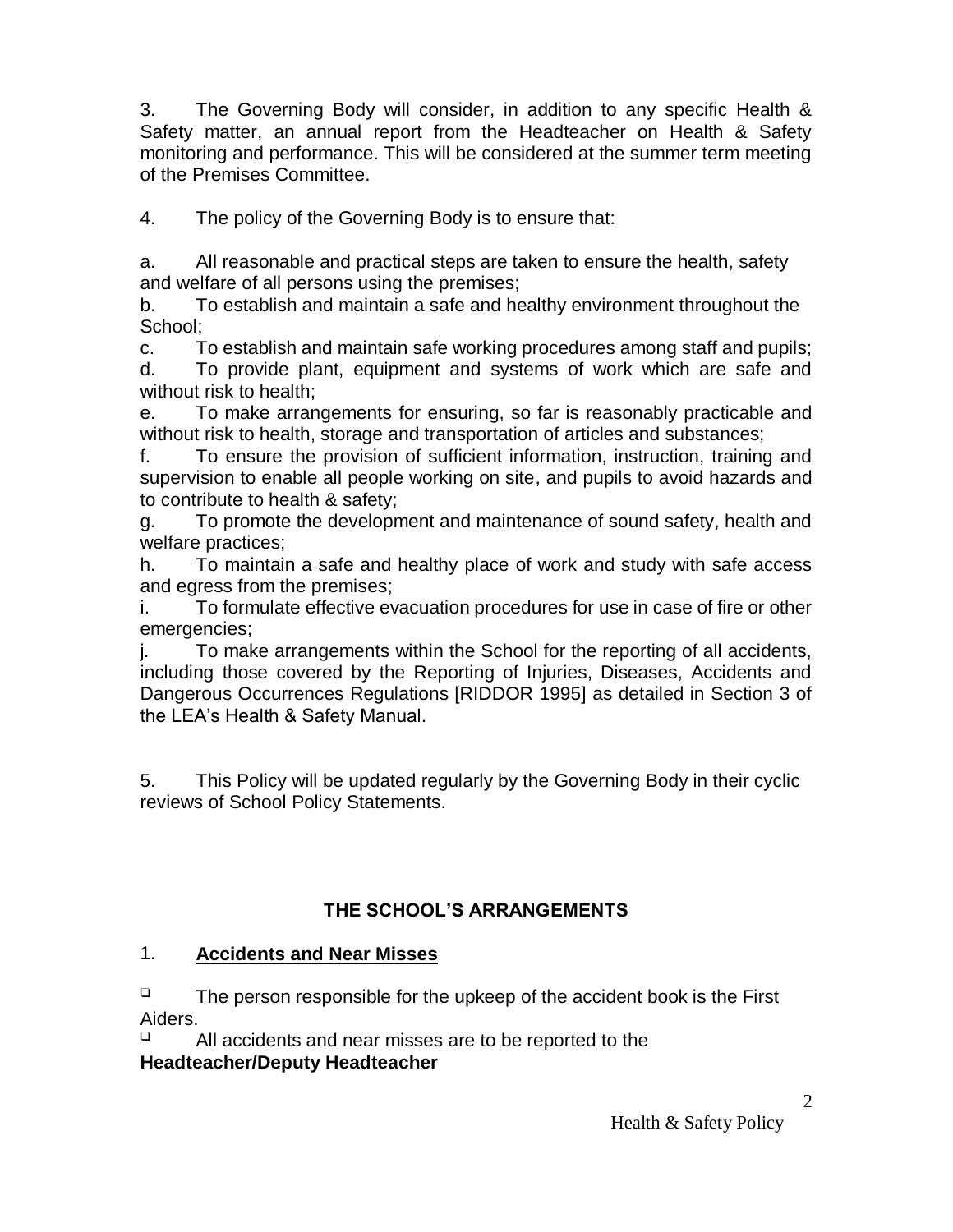❑ The person responsible for completing Accident Reports is the **Headteacher/Site Manager/office.**

 $\Box$  The person responsible for notifying the LEA of any accidents or near misses falling within RIDDOR [1995] is the **Headteacher/Site Manager/ Office.**

 $\Box$  The person responsible for undertaking accident/near miss investigation is the **Headteacher/Site Manager.**

 $\Box$  Procedures to be followed are outlined in Section 3 of the LEA's Health & Safety Manual

# 2. **First Aid**

 $\Box$  All staff are basic 1<sup>st</sup> aid trained. EYFS staff and forest school staff are Pediatric 1st aid trained- **see list in the office.**

❑ The First Aid Boxes are located in the Foyer, junior corridor outside the library, outside reception classroom and Nursery.

□ The person responsible for maintaining the stocks of First Aid equipment is the **Site Manager.**

 $\Box$  In the event of an injury occurring which requires hospital treatment the person responsible for summoning an ambulance or arranging transport to hospital is the **Headteacher/Deputy Headteacher/Office staff.**

 $\Box$  The person responsible for accompanying injured persons to hospital is **Headteacher/Deputy Headteacher or an appointed member of staff.**

❑ Parents or Guardians must be informed as soon as possible.

❑ Procedures to be followed are outlined in the LEA's Health & Safety Manual.

# 3. **Fire Precautions and Emergency Evacuation Procedures**

❑ Regular Fire Drills will be organized by the **Headteacher/Site Manager.**  Monitoring of fire drills will be undertaken by the school safety officer/Governors who will keep a log of these.

❑ The Fire Marshall for the School is the **Headteacher/Site Manager.**

❑ The Fire Wardens for the school are **Neil Walsh, Karen Smith, Julie Spiller, Lisa Holt, Andrea Platt, Angie Wood, Amanda Hoyle- see Fire Policy**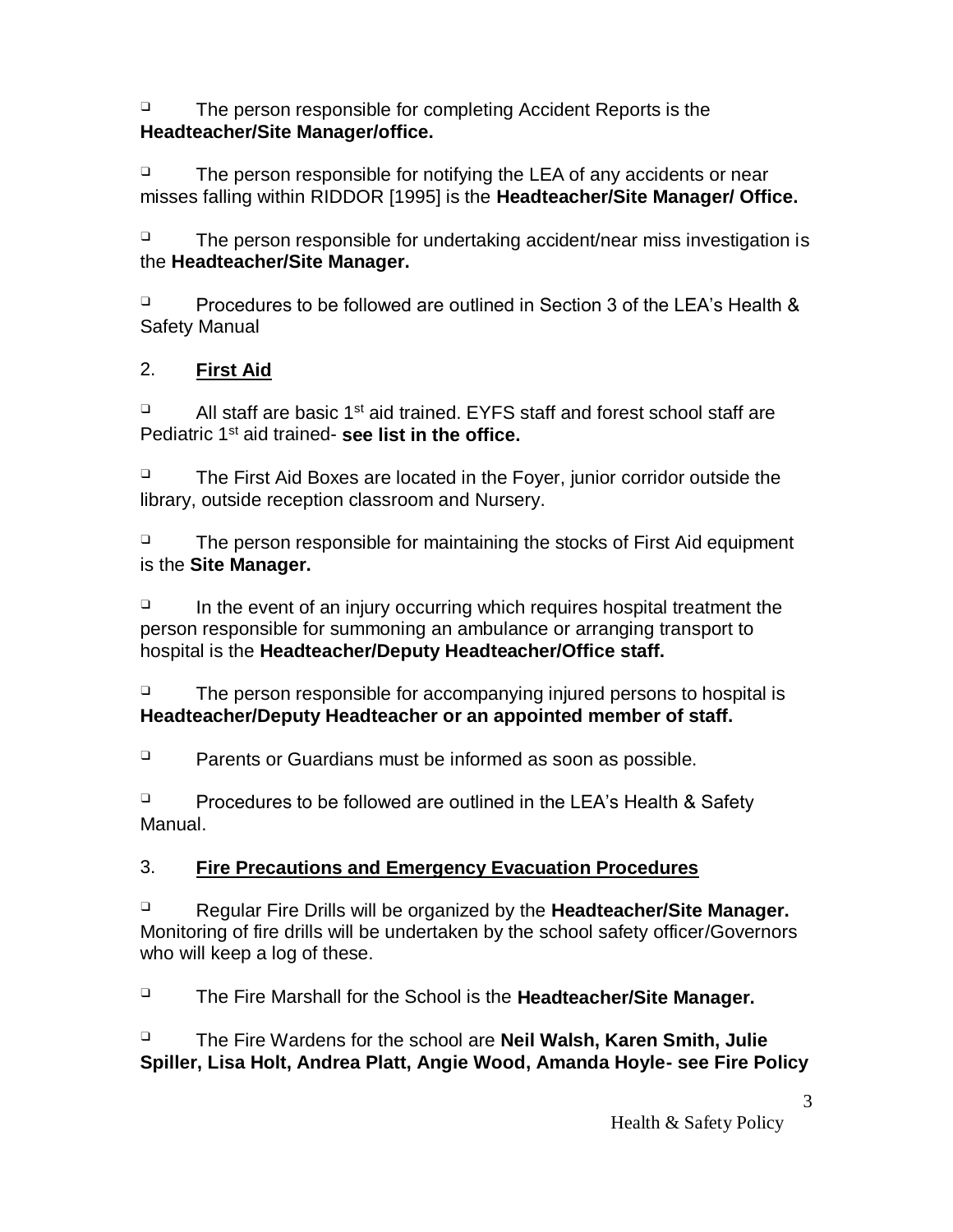$\Box$  Procedures to be followed are outlined in Section 17 of the LEA's Health & Safety Manual and the School's local arrangements as detailed in the Appendix of this policy.

## 4. **Risk Assessment**

❑ The person/s responsible for the co-ordination and recording of risk assessment procedures will be the **Headteacher/Site Manager.** Risk Assessment for classrooms are to be done by the teacher.

❑ Procedures to be followed are outlined in Section 19 of the LEA's Health & Safety Manual and the School's local arrangements as detailed in the Appendix of this policy.

# **5. Environment**

 $\Box$  Any defects or occurrences in or on the premises which might constitute a health and safety hazard are to be reported to the **Headteacher/Deputy Headteacher or the site Manager.**

## **6. Safety Representatives and Safety Committee**

❑ The safety representative for the School is **Mr. Walsh/ Mrs Wainwright** 

❑ The Committee responsible for all Health and Safety matters is **The Premises Committee of the Governing Body.**

❑ The membership and constitution of this committee is outlined in the Governors' Handbook.

# **7. Inspections**

❑ Inspections will be carried out by the **Headteacher/Site Manager, the school safety representative and the Nominated Governor** at termly intervals.

**6.** The School will continue to subscribe to LEA Service Level Agreements to carry out various Health and Safety equipment inspections :

- Fire alarm and fire extinguisher inspections
- Electrical appliance inspection
- P.E. Equipment
- Technical Inspections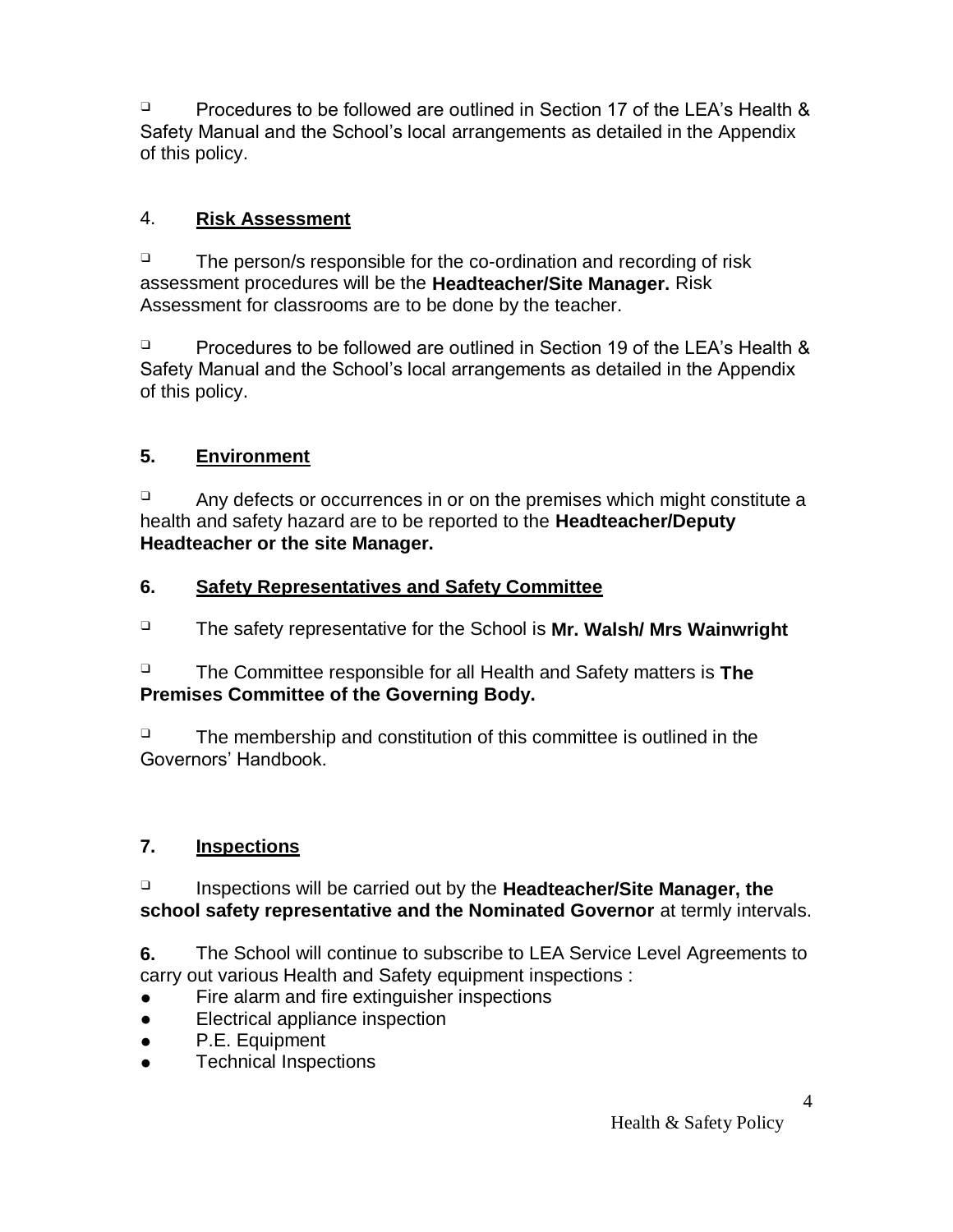# **7. Information**

 $\Box$  Staff can obtain advice and information about health & safety implications of their activities, and about substances and equipment used at School by reference to the LEA Health & Safety Manual.

# **8. Substances**

❑ Assessments for all hazardous substances in School will be undertaken by **the Site Manager** [with advice from the LEA caretaking section] in accordance with the Control of Substances Hazardous to Health Regulations 1998 [ COSHH] as defined in Section 5 of the LEA's Health & Safety Manual.

# **9. New Staff**

 $\Box$  New staff will on appointment receive a copy of this policy and sign to say it has been received.

# **10. Infectious Diseases**

❑ Any infectious diseases are to be reported to the **Headteacher/Deputy Headteacher**

 $\Box$ 

 $\Box$  The person responsible for notifying the LEA of any infectious diseases falling within the R.I.D.D.O.R. Regulations [Reporting of Injuries, Diseases and dangerous Occurrences] is the **Headteacher/Deputy Headteacher.**

 $\Box$  Procedures to be followed are outlined in Section 3.3 of the LEA's Health & Safety Manual.

# **11. Training**

 $\Box$  The person responsible for the co-ordination of all health & safety training is the **Headteacher/Site Manager**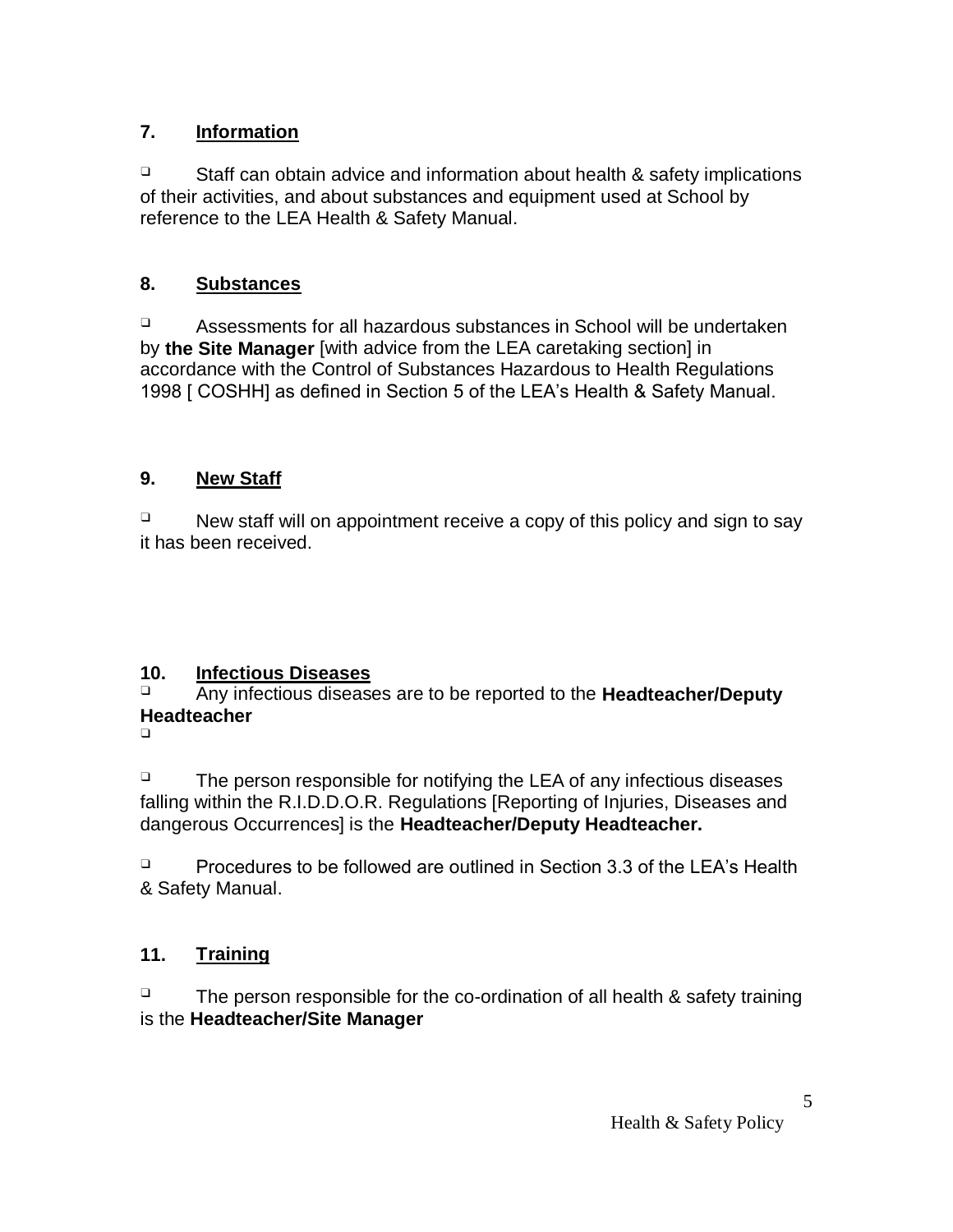# **12. Housekeeping**

 $\Box$  Individuals shall be responsible for ensuring good housekeeping practices in their own work areas.

❑ The Site Manager will in addition be responsible for the housekeeping of areas of common usage. These exclude the staff-room, and shared teaching/resource areas which are to be maintained by each user in a safe and tidy condition.

# **13. School Trips**

❑ School trips are to be planned and organized strictly in accordance with the procedures as detailed in the Governors' Policy for educational Visits.

# **14. Purchasing**

All items purchased must be suitable and sufficient for the purpose for which they are intended and used only for that purpose. They must be maintained in an efficient state and good working order and repair. Staff must be appropriately instructed and trained in the safe use of any new equipment.

# **15. Contractors and Visitors**

 $\Box$  Contractors to the School site have a duty to safe guard non employees which would include pupils, staff and visitors. The Governing Body and Headteacher should refer to Section 4 of the LEA's Health & Safety Manual to ensure correct procedures are followed when contractors are working in School.

Contractors working in the school will be asked to complete a permit (app. ).ensuring their safety and the safety of the school community. On beginning any work in school they will be given a plan outlining hazards such as asbestos on the school site.

 $\Box$  All necessary measures must be taken to ensure that visitors to school are reasonably safe when using the premises for the agreed purpose of the visit. Visitors must therefore be requested to sign in on arrival at School, indicating the purpose of their visit. Instructions regarding emergency evacuation procedures should be issued whenever possible, and the visitor made aware of any hazards peculiar to the site.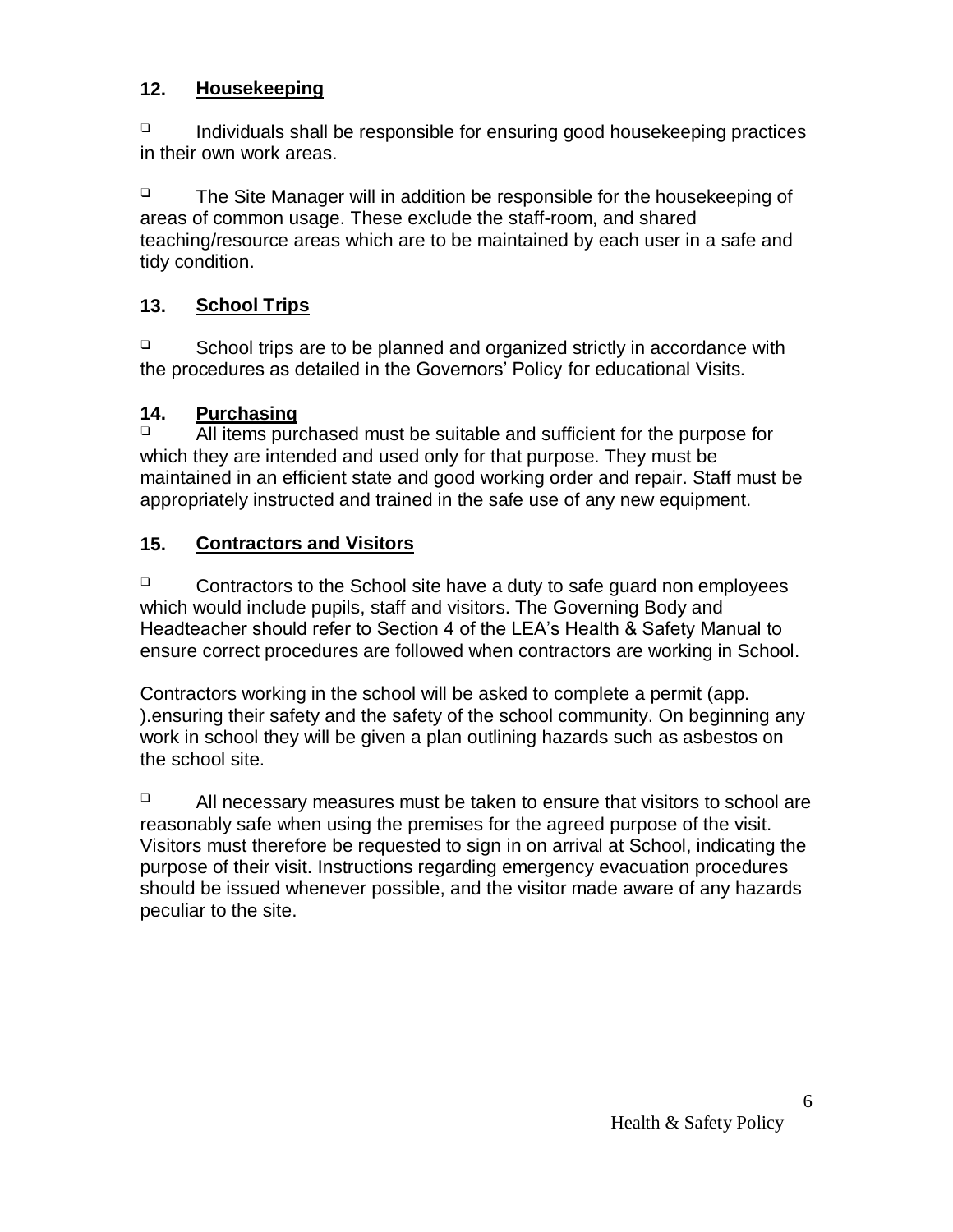# **Audit Summary Report**

Overall the Head Teacher has a good general awareness of Health and Safety issues and has implemented some good Health and Safety practices; these are not as yet all documented/ set down as formalised procedures, but various documentation is in place, such as the Health and Safety policy.

#### **The Health and Safety Policy**

The policy should remain a working document and if roles and responsibilities are given then all persons should be aware of what they are required to do and have control in seeing that it works successfully.

The Health and Safety Law Poster should be completed with the following information.

The left column should be completed with your safety reps details. In the middle column Karen Cox Health and Safety Adviser, and Oldham LA Safety Officer' contact number - 0161 770 8990 or urgent matters 0161 770 8165

There are two parts to fill in on the right hand side. The top box should be completed with HSE, Grove House, Skerton Road, Manchester. The box underneath should be completed with EMAS, Grove House, Skerton Road, Manchester .

## **Fire – See separate Fire Policy**

For information – Tel: 0161 770 8990…………….

## **Contractors**

1. Provide Health and Safety information to all contractors whilst on site (evacuation, first aid procedures etc.)

2. Verify competency of contractors prior to use e.g. public liability insurance references etc.

## **Control of Substances Hazardous to Health (COSHH)**

1. Copies of all Manufacturers Safety Data Sheets (MSDS) must be sent to the Health and Safety Team in order for COSHH Assessments to be undertaken. 2. Spills procedure to be documented and circulated to all staff.

## **Asbestos**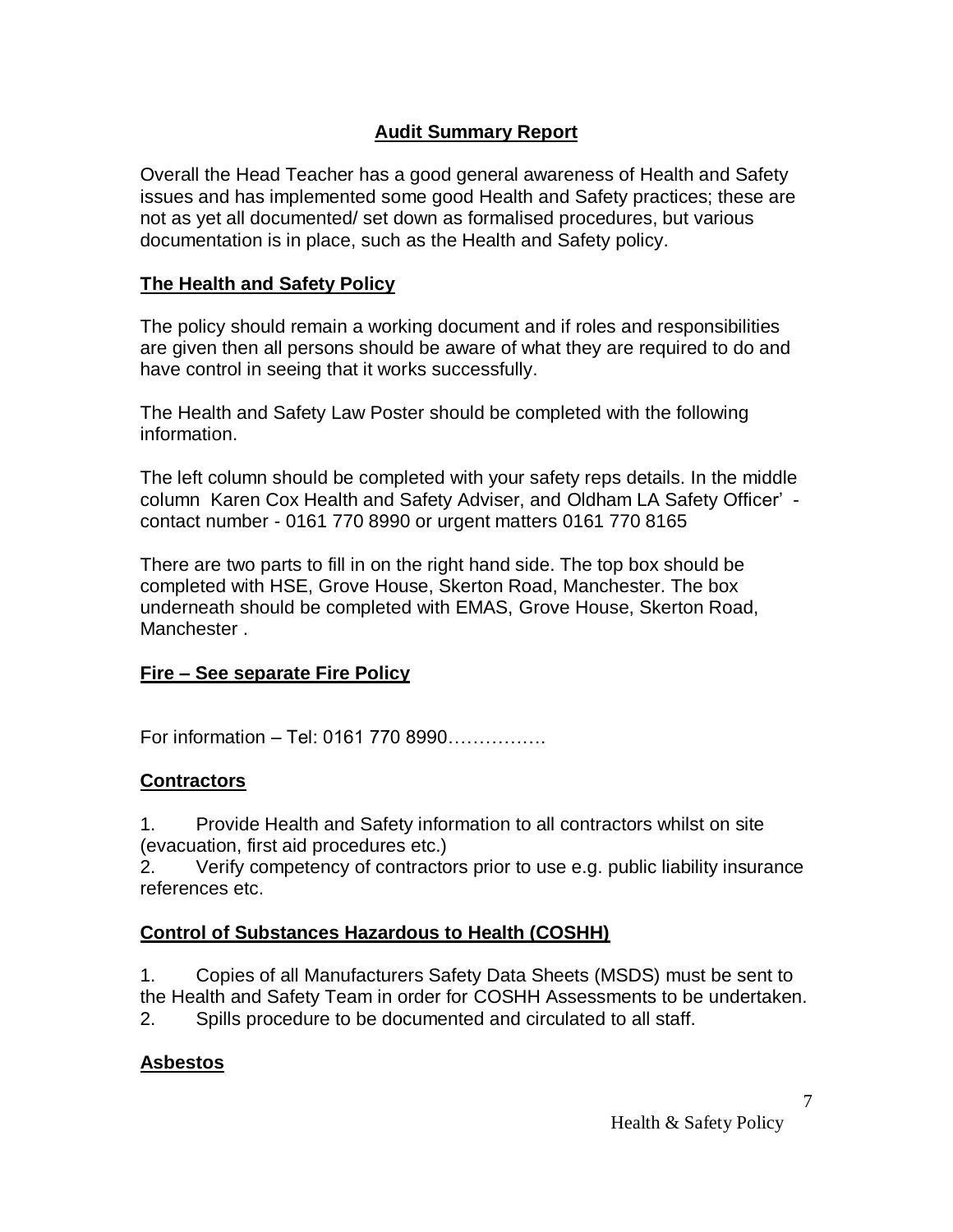1. Record of all contractors etc in front of survey. They must sign and date as seen and understood.

## **Induction**

1. Health and Safety information to be given at all induction sessions – include only 'job specific' information. Ask staff to sign and date. See circular 18/05.

## **Lone Working**

1. A risk assessment for the welcome room should be undertaken and this area is quite isolated and vulnerable within school. Ensure Site Manager does not undertake any hazardous activities whilst working alone e.g. ladder use.

Although a number of Non-Conformance reports were lodged from the audit of St Anne's Primary School, there was also a great deal of good Health and Safety management and practice being exhibited at this school.

The main areas of concern were for the most part, concerned with the setting down of formalised procedures, and establishing suitable and sufficient risk assessments that cover classroom, curriculum and general areas of school together with good health and safety induction and the provision of appropriate formal training.

Relevant documentation was available at the time of the audit. Appreciation is expressed for the time and assistance provided by the Head Teacher, Site Manager and Staff at St Anne's Primary School.

# **Hot Drinks Policy**

## **Rationale**

To eliminate the risk of pupils sustaining burns and scalds as a result of hot drinks in school.

- To recognise potential dangers.
- To take action to avoid/remove the danger.
- To eliminate risks of accident and injury.

## **Policy Statement**

□All staff must adhere to the Hot Drinks Policy including visitors, work ▪ experience students and volunteers.

Hot drinks in an open top mug may be offered in a designated safe area where there are no pupils present. (Admin offices and meeting room)